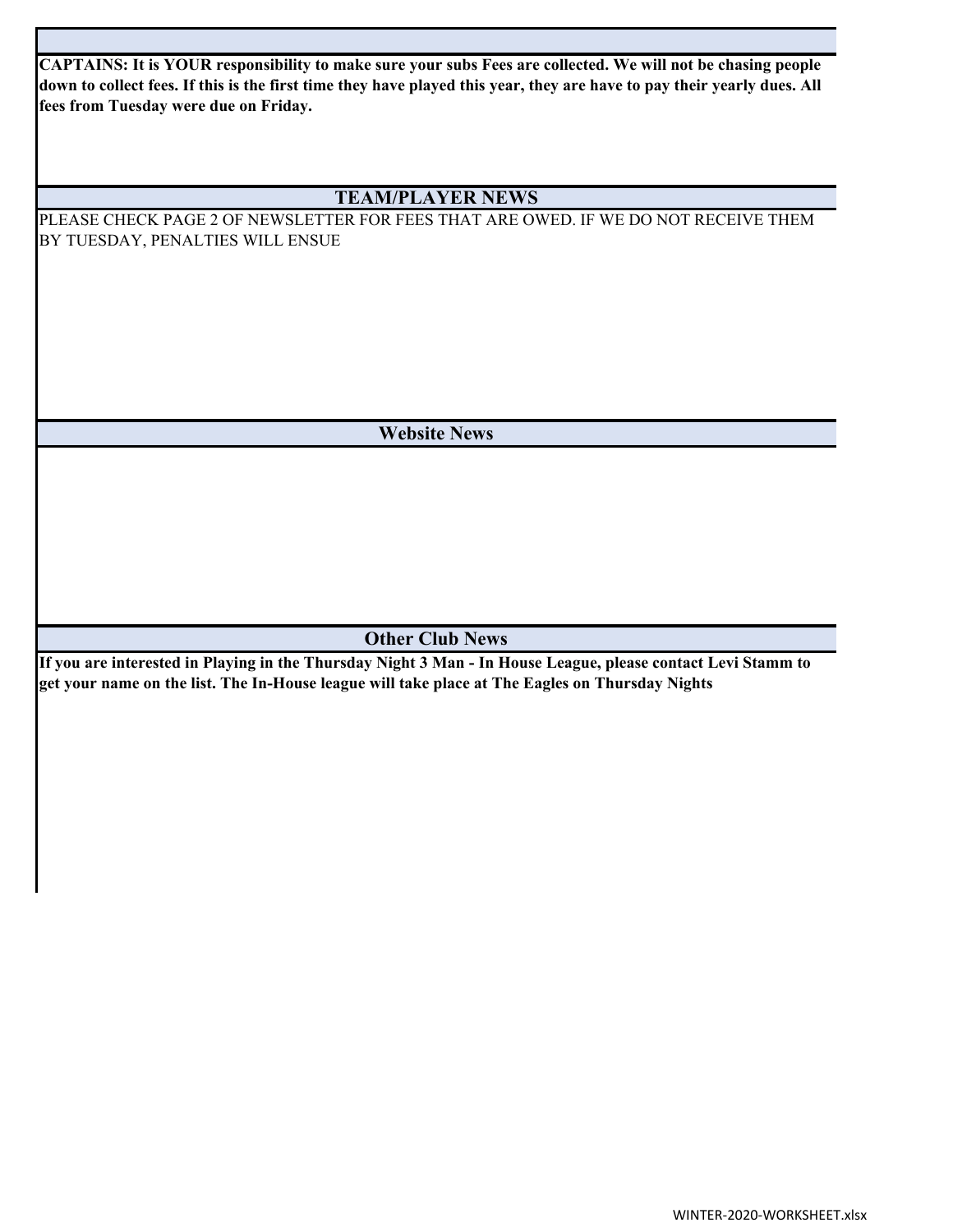|                                                                                                                                                                                | AKRON CANTON DART CLUB INC.                                                                                 |          |                                  |                                                               |                |         |                                                                                                                                                                                |                |    |                                                                   |        |          |  |
|--------------------------------------------------------------------------------------------------------------------------------------------------------------------------------|-------------------------------------------------------------------------------------------------------------|----------|----------------------------------|---------------------------------------------------------------|----------------|---------|--------------------------------------------------------------------------------------------------------------------------------------------------------------------------------|----------------|----|-------------------------------------------------------------------|--------|----------|--|
|                                                                                                                                                                                | 3058 Cromer Ave NW / Canton, OH 44709 / 330-639-3990                                                        |          |                                  |                                                               |                |         |                                                                                                                                                                                |                |    |                                                                   |        |          |  |
| Email: club@akroncantondartclubinc.com<br>Website: akroncantondartclubinc.com                                                                                                  |                                                                                                             |          |                                  |                                                               |                |         |                                                                                                                                                                                |                |    |                                                                   |        |          |  |
| WEEK <sub>6</sub><br><b>WINTER LEAGUE</b><br>FEB 11TH 2020                                                                                                                     |                                                                                                             |          |                                  |                                                               |                |         |                                                                                                                                                                                |                |    |                                                                   |        |          |  |
| <b>TUNGSTEN A</b>                                                                                                                                                              | W                                                                                                           | T        | <b>TUNGSTEN B</b>                |                                                               | W              | T       | <b>TUNGSTEN C</b>                                                                                                                                                              | W              |    | <b>TUNGSTEN D</b>                                                 | W      |          |  |
| <b>TELETUBBIES</b>                                                                                                                                                             | p                                                                                                           | 21       | <b>HARD TRYERS</b>               |                                                               | 6              | 35      | <b>HERE FOR THE BEER</b>                                                                                                                                                       | 9              | 48 | THE STONERS & A LONER                                             | 4      | 32       |  |
| <b>HUCKELBERRIES</b>                                                                                                                                                           |                                                                                                             |          |                                  | 31 DOUBLE IN STUMBLE OUT!                                     | $\overline{7}$ | 39      | <b>MUNSON'S MISFITS</b>                                                                                                                                                        | 4              | 23 | <b>CRAZY TRAIN</b>                                                | 9      | 44       |  |
| <b>PROJECTILE DYSFUNCTION 1</b><br><b>NTN</b>                                                                                                                                  | 12                                                                                                          |          | 32 DA BULLYZ<br>59 McWOP         |                                                               | 6              | 38      | <b>44 MONEY SHOT</b><br>SHOTS!                                                                                                                                                 | 6<br>7         | 47 | 38 IN AND OUT<br><b>LIQUID COURAGE</b>                            | 4<br>9 | 44<br>36 |  |
|                                                                                                                                                                                |                                                                                                             |          |                                  |                                                               |                |         |                                                                                                                                                                                |                |    |                                                                   |        |          |  |
|                                                                                                                                                                                |                                                                                                             |          |                                  |                                                               |                |         |                                                                                                                                                                                |                |    |                                                                   |        |          |  |
|                                                                                                                                                                                |                                                                                                             |          |                                  |                                                               |                |         |                                                                                                                                                                                |                |    |                                                                   |        |          |  |
| <b>TUNGSTEN E</b>                                                                                                                                                              | W                                                                                                           | T        | <b>NICKEL A</b>                  |                                                               | W              | Т       | <b>NICKEL B</b>                                                                                                                                                                | W              | т  | <b>NICKEL C</b>                                                   | W      | т        |  |
| TOO DRUNK FOR CRICKET 3                                                                                                                                                        |                                                                                                             |          | 26 KILLER BEES                   |                                                               | 8              | 35      | <b>IWIRED</b>                                                                                                                                                                  | 6              |    | <b>46 LAKEVIEW TAVERN</b>                                         | 10     | 51       |  |
| <b>NATURE BOYZ</b><br><b>TOP FLIGHT</b>                                                                                                                                        | 10                                                                                                          | 37       | <b>ROBBING HOODS</b>             |                                                               | 5              | 35      | <b>THE LEFTOVERS</b>                                                                                                                                                           | $\overline{7}$ | 40 | <b>MASTIFF</b>                                                    | 6      | 25<br>34 |  |
| <b>THE BLIND EAGLES</b>                                                                                                                                                        | 3<br>10                                                                                                     |          | 45 DA WUNNA BEEZ<br>48 WACO BOYS |                                                               | 6              |         | <b>44 THAT'S NO BULL</b><br>41 BLIND SQUIRRLES                                                                                                                                 | 9<br>4         | 29 | 41 FUKITOL<br><b>NAFT</b>                                         | 7<br>3 | 30       |  |
|                                                                                                                                                                                |                                                                                                             |          |                                  |                                                               |                |         |                                                                                                                                                                                |                |    | A PINT AND A PISS                                                 | в      | 16       |  |
|                                                                                                                                                                                |                                                                                                             |          |                                  |                                                               |                |         |                                                                                                                                                                                |                |    |                                                                   |        |          |  |
| <b>NICKEL D</b>                                                                                                                                                                | W                                                                                                           | т        |                                  |                                                               |                |         |                                                                                                                                                                                |                |    |                                                                   |        |          |  |
| <b>KILLER RABBITS</b>                                                                                                                                                          | 5                                                                                                           | 40       |                                  |                                                               |                |         |                                                                                                                                                                                |                |    |                                                                   |        |          |  |
| <b>SKID MARKS</b>                                                                                                                                                              | 6                                                                                                           | 36       |                                  |                                                               |                |         |                                                                                                                                                                                |                |    |                                                                   |        |          |  |
| 26ERS<br><b>PICKLED NICKELS</b>                                                                                                                                                | 12                                                                                                          | 53<br>25 |                                  |                                                               |                |         |                                                                                                                                                                                |                |    |                                                                   |        |          |  |
| <b>SAMS CLUB</b>                                                                                                                                                               |                                                                                                             | 43       |                                  |                                                               |                |         |                                                                                                                                                                                |                |    |                                                                   |        |          |  |
| <b>DART VADERS</b>                                                                                                                                                             | 8                                                                                                           | 37       |                                  |                                                               |                |         |                                                                                                                                                                                |                |    |                                                                   |        |          |  |
|                                                                                                                                                                                |                                                                                                             |          |                                  |                                                               |                |         |                                                                                                                                                                                |                |    |                                                                   |        |          |  |
|                                                                                                                                                                                |                                                                                                             |          | [*] Late Score sheet             | [p] Penalty                                                   |                | [B] Bye | [F] Forfeit<br>[P] Postponement                                                                                                                                                |                |    |                                                                   |        |          |  |
|                                                                                                                                                                                |                                                                                                             |          |                                  |                                                               |                |         | Please make sure you email scoresheets to: club@akroncantondartclubinc.com                                                                                                     |                |    |                                                                   |        |          |  |
|                                                                                                                                                                                |                                                                                                             |          |                                  |                                                               |                |         |                                                                                                                                                                                |                |    |                                                                   |        |          |  |
|                                                                                                                                                                                |                                                                                                             |          |                                  | <b>BOARD OF DIRECTORS</b>                                     |                |         | President / Shawn Isla - 330-806-4208 Vice President / Jim West - 330-280-3883 ADO Rep. / Chuck Phillips - 330-704-2779                                                        |                |    |                                                                   |        |          |  |
|                                                                                                                                                                                |                                                                                                             |          |                                  |                                                               |                |         | Treasurer-Secretary / Jeff Bowman - 330-639-3990 / Charity & Historian / Skip Gorski - 330-417-4064                                                                            |                |    |                                                                   |        |          |  |
|                                                                                                                                                                                |                                                                                                             |          |                                  |                                                               |                |         | Conditions / Chuck Phillips -330 704-2779 / Members and Sponsors / Sandy Sams - 330-437-6191 / Levi Stamm - 330-581-5108 / Shawnna Bowman - 330-206-2144 / James Rupple        |                |    |                                                                   |        |          |  |
|                                                                                                                                                                                |                                                                                                             |          |                                  |                                                               |                |         | Trustee / Jason Webber / Anthony Cakanic / Scott Skaggs                                                                                                                        |                |    |                                                                   |        |          |  |
|                                                                                                                                                                                |                                                                                                             |          |                                  |                                                               |                |         |                                                                                                                                                                                |                |    |                                                                   |        |          |  |
| Fees can be Paid online or at the ACDC Office.                                                                                                                                 |                                                                                                             |          |                                  |                                                               |                |         |                                                                                                                                                                                |                |    |                                                                   |        |          |  |
|                                                                                                                                                                                |                                                                                                             |          |                                  |                                                               |                |         |                                                                                                                                                                                |                |    |                                                                   |        |          |  |
| ALL FEES MUST BE PAID BY THIS FRIDAY, OR YOUR SUBS GAMES WILL BE REMOVED FROM YOUR SCORE<br>If there is an * by their name, you either need to pay online or at Darting Around |                                                                                                             |          |                                  |                                                               |                |         |                                                                                                                                                                                |                |    |                                                                   |        |          |  |
|                                                                                                                                                                                |                                                                                                             |          |                                  |                                                               |                |         |                                                                                                                                                                                |                |    |                                                                   |        |          |  |
|                                                                                                                                                                                |                                                                                                             |          |                                  |                                                               |                |         |                                                                                                                                                                                |                |    |                                                                   |        |          |  |
|                                                                                                                                                                                |                                                                                                             |          |                                  |                                                               |                |         |                                                                                                                                                                                |                |    |                                                                   |        |          |  |
| <b>TUNGSTEN SUBS</b>                                                                                                                                                           |                                                                                                             |          |                                  | <b>NICKEL SUBS</b>                                            |                |         |                                                                                                                                                                                |                |    | <b>ROSTER UPDATES</b>                                             |        |          |  |
| MICHAEL TOVISSI - STUMBLE(2)<br>STEVE MCKENNA - BLND EGL(2)/HARD TRY(1)                                                                                                        |                                                                                                             |          |                                  | DOUG CLIFFORD - LAKEVIEW TAVERN (2)<br>DAVE BOWMAN - 26ERS(1) |                |         |                                                                                                                                                                                |                |    | RICK DEESER - BLIND SQUIRRELS<br>BUTCH CAMPBELL - MUNSONS MISFITS |        |          |  |
| SCOTT SKAGGS - HARD TRYERS(1)                                                                                                                                                  |                                                                                                             |          |                                  | DAVE CLAWSON - KILLER BEEZ (1)                                |                |         |                                                                                                                                                                                |                |    | TOM RUSSELL - LIQUID COURAGE                                      |        |          |  |
| TIMOTHY SUTTON - DA BULLYZ(1)                                                                                                                                                  |                                                                                                             |          |                                  | HAYDEN CASTELLO - DART VADERS(1)                              |                |         |                                                                                                                                                                                |                |    | TODD WINZINEK - SKID MARKS                                        |        |          |  |
| JOHN LATCHIC - HUCKLEBERRIES(1)&                                                                                                                                               |                                                                                                             |          |                                  |                                                               |                |         |                                                                                                                                                                                |                |    | MIKE PORRAZZO - CRAZY TRAIN<br>PATRICK H - SKID MARKS             |        |          |  |
|                                                                                                                                                                                |                                                                                                             |          |                                  |                                                               |                |         | <b>JIMMY DADISMAN - OWES \$16.00</b>                                                                                                                                           |                |    |                                                                   |        |          |  |
|                                                                                                                                                                                |                                                                                                             |          |                                  |                                                               |                |         |                                                                                                                                                                                |                |    |                                                                   |        |          |  |
|                                                                                                                                                                                |                                                                                                             |          |                                  |                                                               |                |         |                                                                                                                                                                                |                |    |                                                                   |        |          |  |
|                                                                                                                                                                                |                                                                                                             |          |                                  |                                                               |                |         |                                                                                                                                                                                |                |    |                                                                   |        |          |  |
|                                                                                                                                                                                |                                                                                                             |          |                                  |                                                               |                |         |                                                                                                                                                                                |                |    |                                                                   |        |          |  |
|                                                                                                                                                                                |                                                                                                             |          |                                  |                                                               |                |         |                                                                                                                                                                                |                |    |                                                                   |        |          |  |
|                                                                                                                                                                                |                                                                                                             |          |                                  |                                                               |                |         |                                                                                                                                                                                |                |    |                                                                   |        |          |  |
|                                                                                                                                                                                |                                                                                                             |          |                                  |                                                               |                |         |                                                                                                                                                                                |                |    |                                                                   |        |          |  |
|                                                                                                                                                                                |                                                                                                             |          |                                  |                                                               |                |         |                                                                                                                                                                                |                |    |                                                                   |        |          |  |
|                                                                                                                                                                                |                                                                                                             |          |                                  |                                                               |                |         |                                                                                                                                                                                |                |    |                                                                   |        |          |  |
|                                                                                                                                                                                |                                                                                                             |          |                                  |                                                               |                |         |                                                                                                                                                                                |                |    |                                                                   |        |          |  |
|                                                                                                                                                                                |                                                                                                             |          |                                  |                                                               |                |         |                                                                                                                                                                                |                |    |                                                                   |        |          |  |
|                                                                                                                                                                                |                                                                                                             |          |                                  |                                                               |                |         |                                                                                                                                                                                |                |    |                                                                   |        |          |  |
| Sub Fees<br>Yearly Fees Due                                                                                                                                                    |                                                                                                             |          |                                  |                                                               |                |         |                                                                                                                                                                                |                |    |                                                                   |        |          |  |
| Seasonal Fees Due                                                                                                                                                              |                                                                                                             |          |                                  |                                                               |                |         |                                                                                                                                                                                |                |    |                                                                   |        |          |  |
| * FEES TO BE PAID                                                                                                                                                              |                                                                                                             |          |                                  |                                                               |                |         |                                                                                                                                                                                |                |    |                                                                   |        |          |  |
|                                                                                                                                                                                |                                                                                                             |          |                                  |                                                               |                |         |                                                                                                                                                                                |                |    |                                                                   |        |          |  |
|                                                                                                                                                                                |                                                                                                             |          |                                  |                                                               |                |         | All Subs must complete form & submit with any money due.Read rulebook - Section 14-A Subs<br>If no money is due, a picture of completed and signed form emailed will be enough |                |    |                                                                   |        |          |  |
|                                                                                                                                                                                | Even if you need to send a sub form with money, you need to also send a picture so you don't get penalized. |          |                                  |                                                               |                |         |                                                                                                                                                                                |                |    |                                                                   |        |          |  |